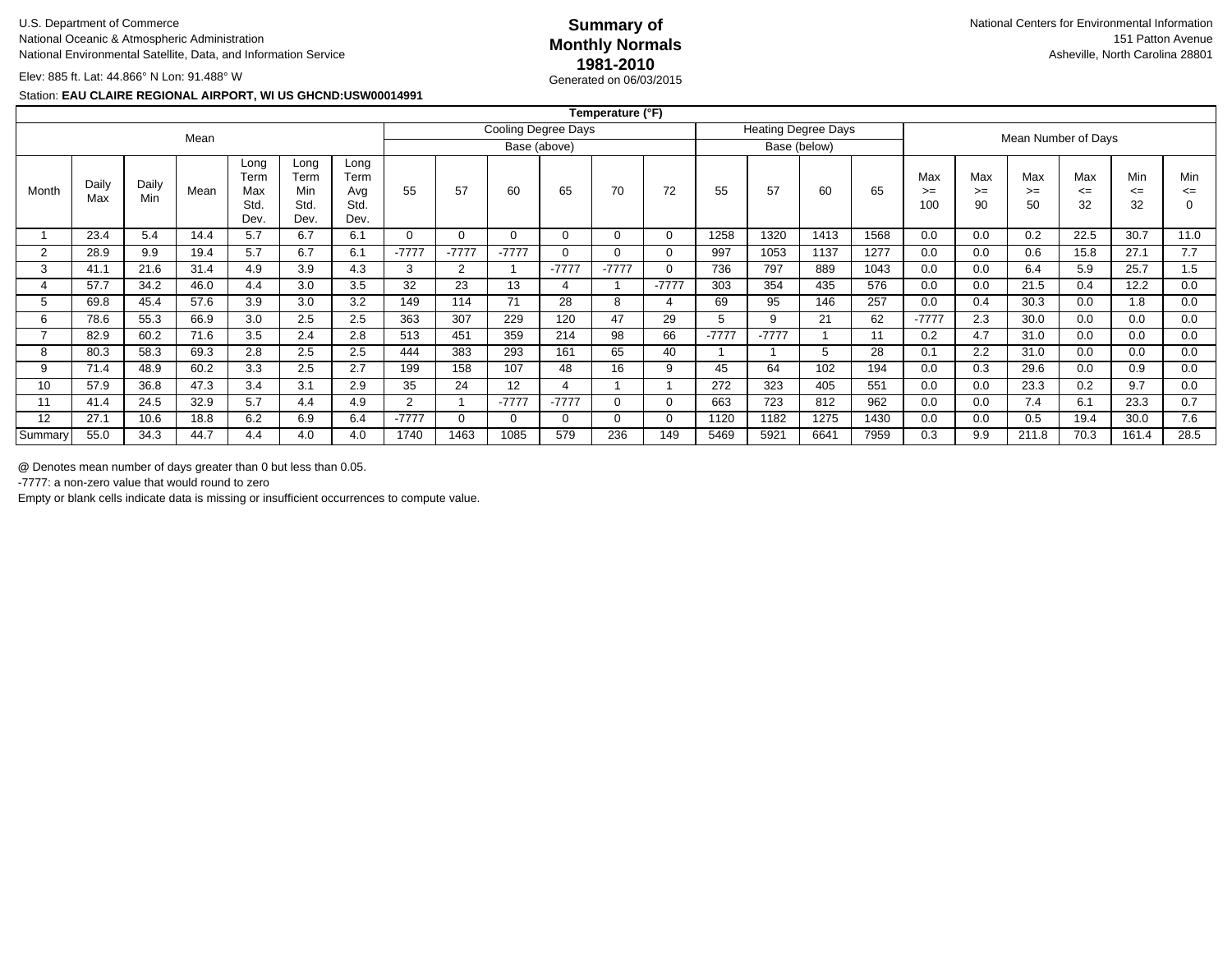# **Summary of1981-2010**Generated on 06/03/2015

Elev: 885 ft. Lat: 44.866° N Lon: 91.488° W

#### Station: **EAU CLAIRE REGIONAL AIRPORT, WI US GHCND:USW00014991**

|         | Precipitation (in.) |           |                                                                                                                               |                     |                                                 |       |       |       |  |  |  |  |  |  |
|---------|---------------------|-----------|-------------------------------------------------------------------------------------------------------------------------------|---------------------|-------------------------------------------------|-------|-------|-------|--|--|--|--|--|--|
|         | Totals              |           | <b>Precipitation Probabilities</b><br>Probability that precipitation will be<br>equal to or less than<br>the indicated amount |                     |                                                 |       |       |       |  |  |  |  |  |  |
|         | Means               |           |                                                                                                                               | Daily Precipitation | Monthly Precipitation<br>vs. Probability Levels |       |       |       |  |  |  |  |  |  |
| Month   | Mean                | $>= 0.01$ | $>= 0.10$                                                                                                                     | $>= 0.50$           | $>= 1.00$                                       | .25   | .50   | .75   |  |  |  |  |  |  |
|         | 0.89                | 8.4       | 2.6                                                                                                                           | 0.2                 | 0.0                                             | 0.51  | 0.72  | 1.28  |  |  |  |  |  |  |
| 2       | 0.81                | 7.2       | 2.3                                                                                                                           | 0.3                 | 0.0                                             | 0.46  | 0.59  | 1.00  |  |  |  |  |  |  |
| 3       | 1.73                | 9.0       | 4.3                                                                                                                           | 0.9                 | 0.2                                             | 0.89  | 1.67  | 2.35  |  |  |  |  |  |  |
|         | 2.75                | 11.0      | 6.3                                                                                                                           | 1.7                 | 0.4                                             | 1.67  | 2.62  | 3.52  |  |  |  |  |  |  |
|         | 3.46                | 12.2      | 7.2                                                                                                                           | 2.4                 | 0.7                                             | 2.34  | 3.60  | 4.60  |  |  |  |  |  |  |
| 6       | 4.13                | 12.3      | 8.2                                                                                                                           | 2.8                 | 0.8                                             | 2.48  | 3.90  | 5.22  |  |  |  |  |  |  |
| -       | 3.88                | 11.9      | 7.3                                                                                                                           | 2.7                 | 0.8                                             | 2.74  | 3.65  | 4.47  |  |  |  |  |  |  |
| 8       | 4.47                | 10.8      | 6.8                                                                                                                           | 3.0                 | 1.3                                             | 2.91  | 4.46  | 5.62  |  |  |  |  |  |  |
| 9       | 3.68                | 12.0      | 6.6                                                                                                                           | 1.9                 | 0.9                                             | 1.94  | 3.36  | 4.74  |  |  |  |  |  |  |
| 10      | 2.34                | 10.2      | 5.1                                                                                                                           | 1.4                 | 0.4                                             | 1.26  | 2.06  | 3.40  |  |  |  |  |  |  |
| 11      | 1.84                | 8.9       | 4.2                                                                                                                           | 1.0                 | 0.2                                             | 0.96  | 1.67  | 2.32  |  |  |  |  |  |  |
| 12      | 1.00                | 8.9       | 2.9                                                                                                                           | 0.4                 | $-7777$                                         | 0.63  | 0.95  | 1.28  |  |  |  |  |  |  |
| Summary | 30.98               | 122.8     | 63.8                                                                                                                          | 18.7                | 5.7                                             | 18.79 | 29.25 | 39.80 |  |  |  |  |  |  |
|         |                     |           |                                                                                                                               |                     |                                                 |       |       |       |  |  |  |  |  |  |

**@** Denotes mean number of days greater than 0 but less than 0.05.<br>-7777: a non-zero value that would round to zero.

-7777: a non-zero value that would round to zero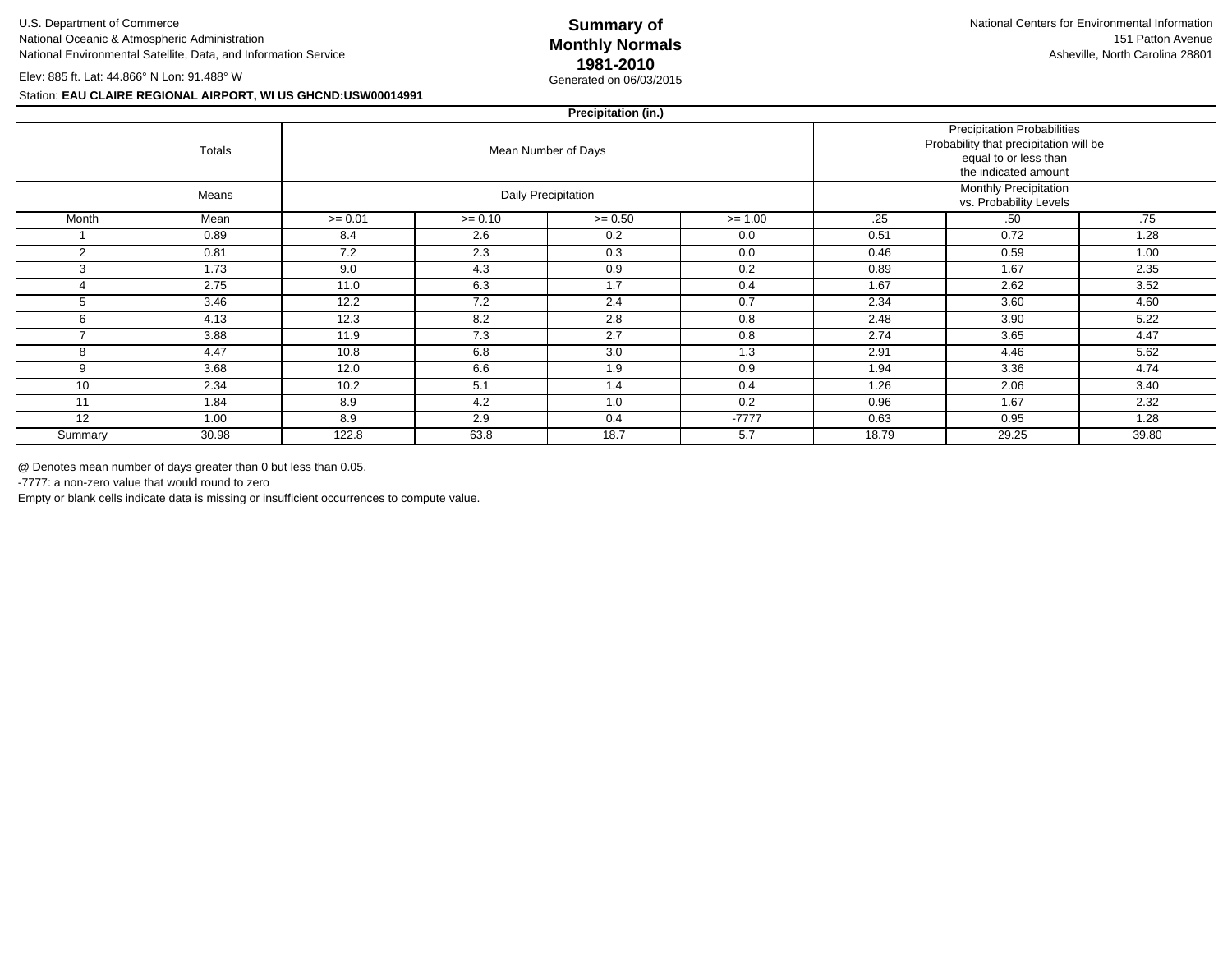# **Summary of1981-2010**Generated on 06/03/2015

Elev: 885 ft. Lat: 44.866° N Lon: 91.488° W

#### Station: **EAU CLAIRE REGIONAL AIRPORT, WI US GHCND:USW00014991**

|                | Snow (in.)       |                        |      |         |     |         |      |         |                          |                                                                                                  |      |                                                                                                          |      |  |  |
|----------------|------------------|------------------------|------|---------|-----|---------|------|---------|--------------------------|--------------------------------------------------------------------------------------------------|------|----------------------------------------------------------------------------------------------------------|------|--|--|
|                | Totals           | Mean Number of Days    |      |         |     |         |      |         |                          |                                                                                                  |      | <b>Snow Probabilities</b><br>Probability that snow will be equal to<br>or less than the indicated amount |      |  |  |
|                | Means            | Snowfall >= Thresholds |      |         |     |         |      |         | Snow Depth >= Thresholds | Monthly Snow vs. Probability Levels<br>Values derived from the<br>incomplete gamma distribution. |      |                                                                                                          |      |  |  |
| Month          | Snowfall<br>Mean | 0.1                    | 1.0  | 3.0     | 5.0 | 10.0    |      | 3       | 5                        | 10                                                                                               | .25  | .50                                                                                                      | .75  |  |  |
| $\overline{1}$ | 13.2             | 9.2                    | 3.5  | 1.4     | 0.5 | $-7777$ | 28.5 | 23.2    | 18.9                     | 8.7                                                                                              | 5.4  | 9.3                                                                                                      | 19.3 |  |  |
| $\overline{2}$ | 7.3              | 7.0                    | 2.6  | 0.7     | 0.1 | 0.0     | 25.0 | 21.8    | 17.5                     | 9.3                                                                                              | 4.6  | 7.5                                                                                                      | 10.6 |  |  |
| 3              | 8.6              | 4.7                    | 2.0  | 1.0     | 0.4 | 0.1     | 14.1 | 9.9     | 7.1                      | 2.7                                                                                              | 2.2  | 7.8                                                                                                      | 13.3 |  |  |
|                | 1.9              | 1.8                    | 0.7  | 0.1     | 0.0 | 0.0     | 1.0  | 0.3     | 0.1                      | 0.0                                                                                              | 0.0  | 1.6                                                                                                      | 2.8  |  |  |
| 5              | 0.0              | $-7777$                | 0.0  | 0.0     | 0.0 | 0.0     | 0.0  | 0.0     | 0.0                      | 0.0                                                                                              | 0.0  | 0.0                                                                                                      | 0.0  |  |  |
| 6              | 0.0              | 0.0                    | 0.0  | 0.0     | 0.0 | 0.0     | 0.0  | 0.0     | 0.0                      | 0.0                                                                                              | 0.0  | 0.0                                                                                                      | 0.0  |  |  |
| $\overline{ }$ | 0.0              | 0.0                    | 0.0  | 0.0     | 0.0 | 0.0     | 0.0  | 0.0     | 0.0                      | 0.0                                                                                              | 0.0  | 0.0                                                                                                      | 0.0  |  |  |
| 8              | 0.0              | 0.0                    | 0.0  | 0.0     | 0.0 | 0.0     | 0.0  | 0.0     | 0.0                      | 0.0                                                                                              | 0.0  | 0.0                                                                                                      | 0.0  |  |  |
| 9              | 0.0              | 0.0                    | 0.0  | 0.0     | 0.0 | 0.0     | 0.0  | 0.0     | 0.0                      | 0.0                                                                                              | 0.0  | 0.0                                                                                                      | 0.0  |  |  |
| 10             | 0.4              | 0.5                    | 0.3  | $-7777$ | 0.0 | 0.0     | 0.2  | $-7777$ | 0.0                      | 0.0                                                                                              | 0.0  | 0.0                                                                                                      | 0.2  |  |  |
| 11             | 5.9              | 4.6                    | 1.9  | 0.6     | 0.2 | 0.0     | 5.7  | 3.2     | 2.0                      | 0.0                                                                                              | 1.9  | 4.2                                                                                                      | 9.0  |  |  |
| 12             | 9.5              | 9.2                    | 3.7  | 0.8     | 0.5 | 0.0     | 23.5 | 16.2    | 10.5                     | 3.4                                                                                              | 5.2  | 7.1                                                                                                      | 12.9 |  |  |
| Summary        | 46.8             | 37.0                   | 14.7 | 4.6     | 1.7 | 0.1     | 98.0 | 74.6    | 56.1                     | 24.1                                                                                             | 19.3 | 37.5                                                                                                     | 68.1 |  |  |

**@** Denotes mean number of days greater than 0 but less than 0.05.<br>-7777: a non-zero value that would round to zero.

-7777: a non-zero value that would round to zero